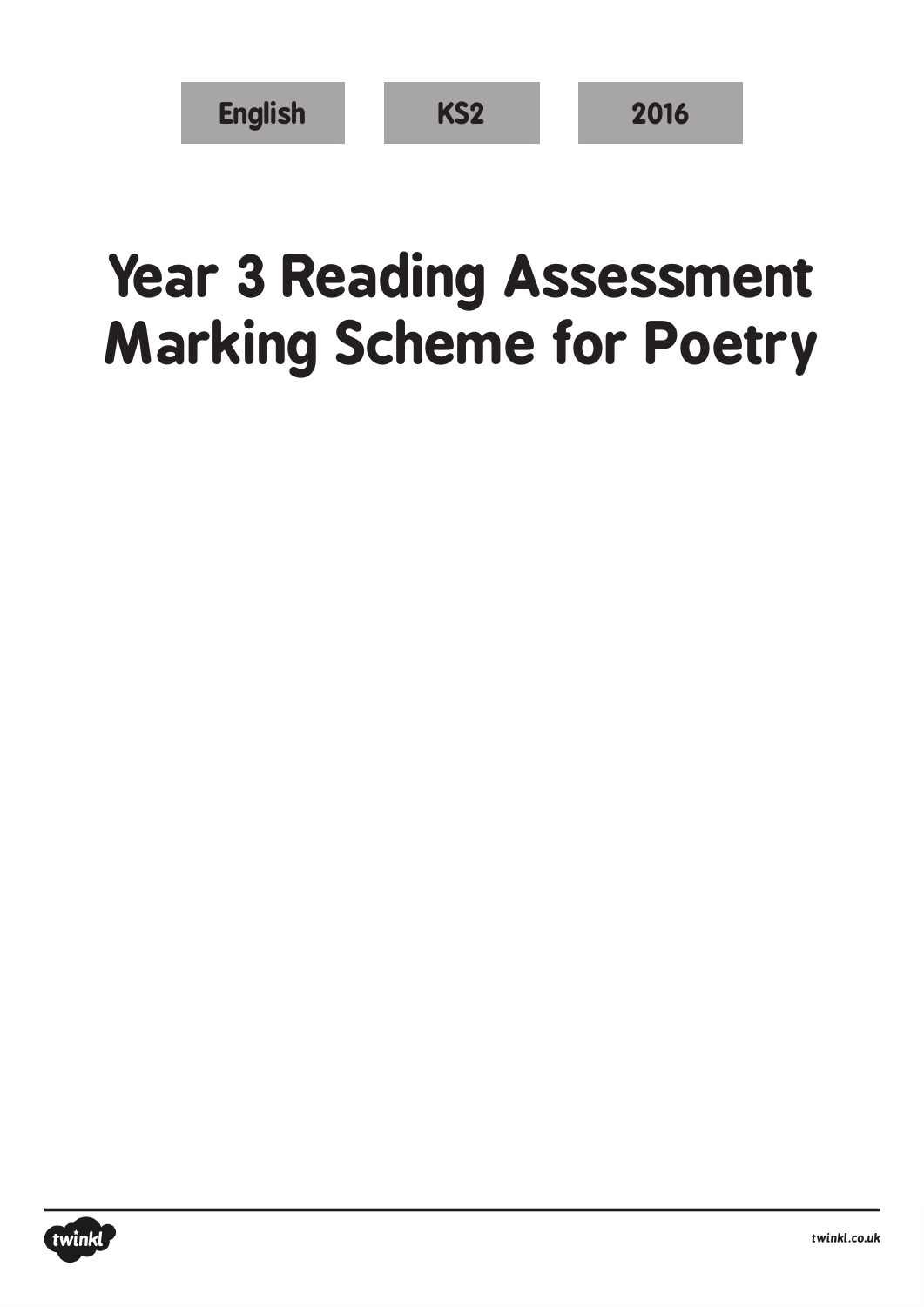## **Year 3 Reading Assessment Poetry <sup>2</sup>**

| question | answer                                                                             | marks | notes                                                                                                                                                                           |  |  |
|----------|------------------------------------------------------------------------------------|-------|---------------------------------------------------------------------------------------------------------------------------------------------------------------------------------|--|--|
| 29.      | Find and copy a word that means that the boat looked great.                        |       |                                                                                                                                                                                 |  |  |
|          | beautiful                                                                          | 1     | <b>Content domain:</b> 2a - give / explain the meaning of<br>words in context.                                                                                                  |  |  |
|          |                                                                                    |       | <b>Award 1 mark</b> for the correct answer indicated.                                                                                                                           |  |  |
| 30.      | Where was the honey kept?                                                          |       |                                                                                                                                                                                 |  |  |
|          | wrapped up in a five-pound note.                                                   | 1     | <b>Content domain:</b> 2b - retrieve and record information/<br>identify key details from fiction and non-fiction.                                                              |  |  |
|          |                                                                                    |       | <b>Award 1 mark</b> for the correct answer indicated.                                                                                                                           |  |  |
| 31.      | Find a phrase in the first verse that shows how the Owl feels about the Pussy-Cat. |       |                                                                                                                                                                                 |  |  |
|          | lovely Pussy<br>$\bullet$<br>my love                                               | 1     | <b>Content domain:</b> 2d - make inferences from the text /<br>explain and justify inferences with evidence from the<br>text.                                                   |  |  |
|          |                                                                                    |       | <b>Award 1 mark</b> for either of the answers indicated.                                                                                                                        |  |  |
| 32.      | What does the word 'fowl' mean in the second verse?                                |       |                                                                                                                                                                                 |  |  |
|          | bird                                                                               | 1     | <b>Content domain:</b> 2a - give / explain the meaning of<br>words in context.                                                                                                  |  |  |
|          |                                                                                    |       | Award 1 mark for answers that refer to birds.                                                                                                                                   |  |  |
| 33.      | Why does the Pussy-Cat need a ring?                                                |       |                                                                                                                                                                                 |  |  |
|          | to get married                                                                     |       | <b>Content domain:</b> 2d - make inferences from the text /<br>explain and justify inferences with evidence from the<br>text.                                                   |  |  |
|          |                                                                                    |       | <b>Award 1 mark</b> for answers that refer to the fact that<br>the Owl and the Pussy-Cat are to be married.                                                                     |  |  |
| 34.      | What ideas are we given about the place that the Owl and the Pussy-Cat sailed to?  |       |                                                                                                                                                                                 |  |  |
|          | Magic - To the land where the<br>Bong-Tree grows                                   |       | <b>Content domain:</b> 2g - identify / explain how meaning is<br>enhanced through choice of words and phrases.                                                                  |  |  |
|          | More talking animals<br>$\bullet$                                                  | 1     | <b>Award 1 mark</b> for references to either of the answers<br>indicated.                                                                                                       |  |  |
| 35.      | Which phrase shows why the Owl and the Pussy-Cat were sailing away?                |       |                                                                                                                                                                                 |  |  |
|          | were married next day                                                              | 1     | <b>Content domain:</b> 2d - make inferences from the text /<br>explain and justify inferences with evidence from the<br>text.<br>Award 1 mark for the correct answer indicated. |  |  |